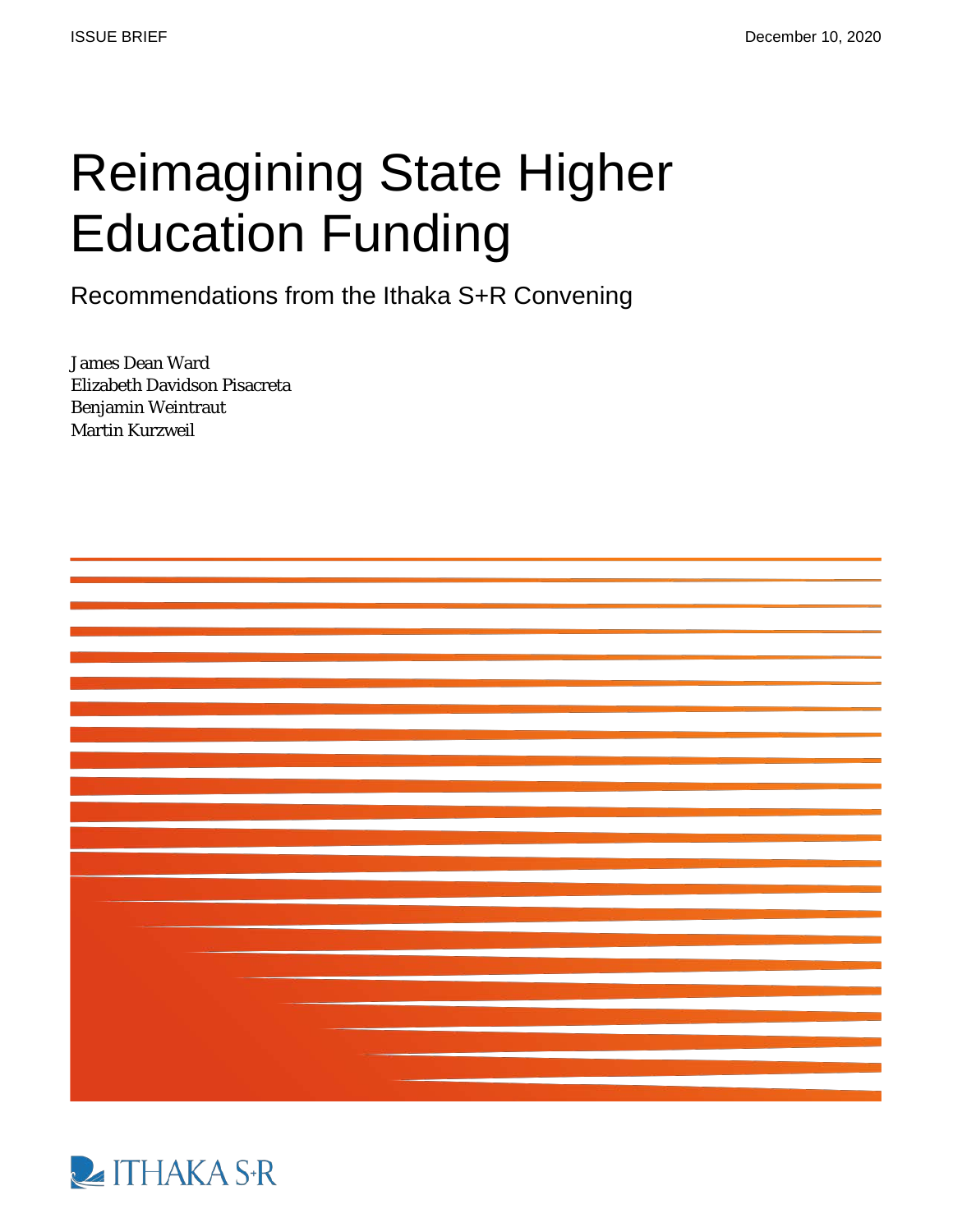

Ithaka S+R provides research and strategic guidance to help the academic and cultural communities serve the public good and navigate economic, demographic, and technological change. Ithaka S+R is part of ITHAKA, a not-for-profit organization that works to advance and preserve knowledge and to improve teaching and learning through the use of digital technologies. Artstor, JSTOR, and Portico are also part of ITHAKA.

Copyright 2020 ITHAKA. This work is licensed under a Creative Commons Attribution 4.0 International License. To view a copy of the license, please see [https://creativecommons.org/licenses/by/4.0/.](https://creativecommons.org/licenses/by/4.0/)

ITHAKA is interested in disseminating this brief as widely as possible. Please contact us with any questions about using the report[: research@ithaka.org.](mailto:research@ithaka.org)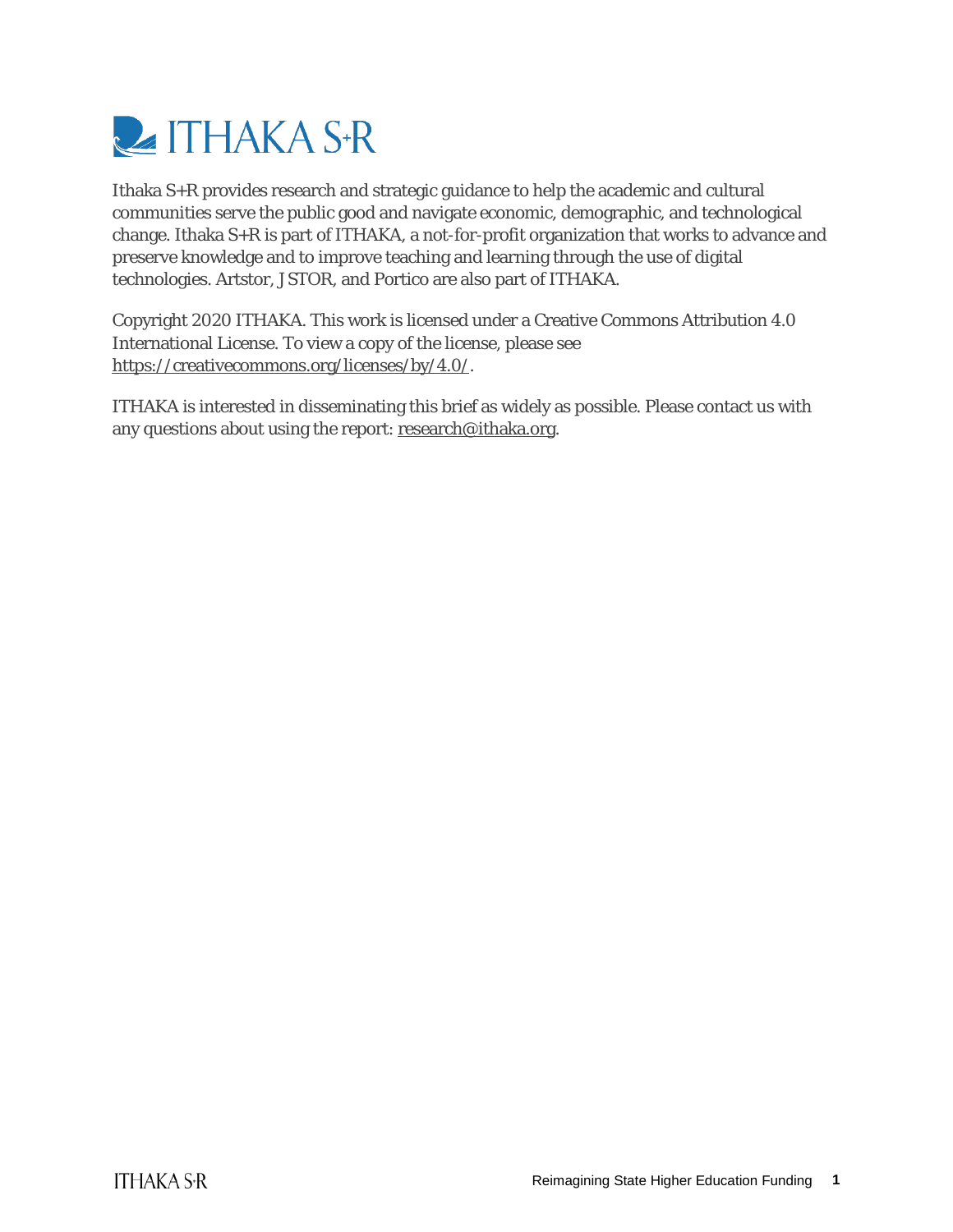# Introduction

The effects of the COVID-19 pandemic are still unfolding, but already the pandemic seems likely to have an unprecedented impact on higher education finances. In response to declining tax revenues, states are beginning to curtail higher education funding, a key source of revenue for many public colleges and universities.[1](#page-2-0) Changing enrollment patterns and rising unemployment has softened demand for some colleges, which can negatively affect tuition revenues.<sup>[2](#page-2-1)</sup> Limitations on in-person activities and increased health-related costs are shrinking auxiliary revenues, a revenue source residential colleges and universities increasingly relied on after the Great Recession.[3](#page-2-2) 

Much like the pandemic itself, these financial shocks have the greatest impact on the students and institutions with the greatest needs.[4](#page-2-3) Colleges and universities that are more reliant on state funding or more sensitive to softening demand are making ever-deeper cuts to expenditures in order to balance their budgets. The colleges that enroll disproportionate shares of lower-income students and students of color are most affected, and the cuts they are imposing have an outsized impact on the quality of those students' college experience and their likelihood of graduating. Gaps by race/ethnicity and income in students' access, affordability, and outcomes pre-date the global pandemic and the Great Recession, but both of these events have put state policymakers in an increasingly precarious position to address them.

Higher education is essential to a state's economic recovery, both because colleges and universities fuel many local economies and because higher education attainment is vital to individual prosperity and state economic productivity.

Yet, higher education is essential to a state's economic recovery, both because colleges and universities fuel many local economies and because higher education attainment is vital to individual prosperity and state economic productivity. States that invest in higher education today are more likely to see a greater payoff in months and years of recovery to come.

In fall 2019, Ithaka S+R, with support from the Joyce Foundation, convened a group of experts to identify and discuss the weaknesses in current higher education funding models and develop new ideas and approaches to improve upon current models or revamp the funding system. These experts included researchers, state administrators and policy staff, foundation officials, and institution and system leaders who all have significant knowledge of postsecondary funding. While the world has changed significantly since that meeting, many of the insights that emerged

<span id="page-2-0"></span><sup>1</sup> Sophie Nguyen, Rachel Fishman, Dustin Weeden, and Thomas Harnisch, "The Impact of COVID-19 on State Higher Education Budgets," New America, November, 2020, [https://www.newamerica.org/education-policy/reports/state-budget-cuts.](https://www.newamerica.org/education-policy/reports/state-budget-cuts)

<span id="page-2-1"></span><sup>&</sup>lt;sup>2</sup> "Fall 2020 Enrollment," National Student Clearinghouse, November, 2020, https://nscresearchcenter.org/stay-informed/.

<span id="page-2-2"></span><sup>3</sup> Lilah Burke, "Alternatives to Austerity?" *Inside Higher Ed*, 14 October 2020,

[https://www.insidehighered.com/news/2020/10/14/college-staff-face-layoffs-some-argue-against-budget-cuts.](https://www.insidehighered.com/news/2020/10/14/college-staff-face-layoffs-some-argue-against-budget-cuts) 

<span id="page-2-3"></span><sup>4</sup> Paul Fain, "Higher Education and Work Amid Crisis," *Inside Higher Ed*, 17 June 2020,

[https://www.insidehighered.com/news/2020/06/17/pandemic-has-worsened-equity-gaps-higher-education-and-work.](https://www.insidehighered.com/news/2020/06/17/pandemic-has-worsened-equity-gaps-higher-education-and-work)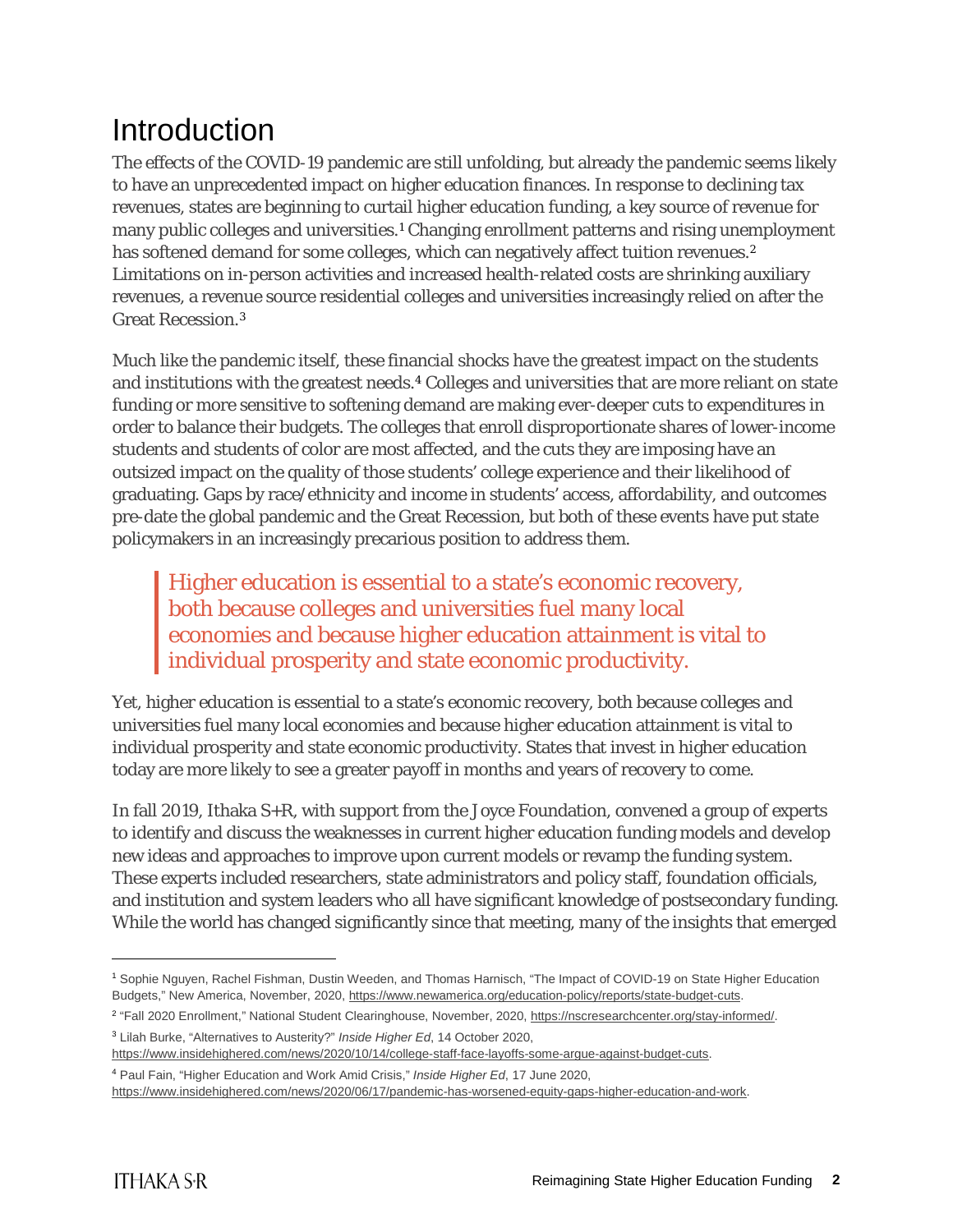have even greater resonance in a post-COVID context. This brief adapts the findings and recommendations of that discussion to today's environment.

This brief puts forward four recommendations for how states should approach higher education funding to make it more equitable and cost effective in a time of financial upheaval: prioritizing education funding, targeting investments to prioritize equity in access and outcomes, raising new revenues and building partnerships, and improving efficiency and equity of existing resources.

# Recommendation 1: Prioritize Funding for Education, including Higher Education

State spending on higher education has long-term economic benefits for individuals and for states. Increases in appropriations are associated with increases in educational attainment, debt repayment, home and car ownership, and credit scores.<sup>[5](#page-3-0)</sup> In turn, improved health outcomes, higher levels of civic engagement, decreased incarceration rates, and fiscal returns to federal, state, and local governments are linked to these higher levels of attainment.<sup>[6](#page-3-1)</sup>

Investments in higher education are even more essential at a time when unemployment is skyrocketing and a sustained recession is looming. COVID-19 has disproportionately impacted the health and economic security of lower-income workers and communities of color.[7](#page-3-2)The financial impacts of this pandemic may widen postsecondary opportunities for those historically underserved by colleges and universities by affecting their ability to pay for postsecondary training at a time when they may be seeking opportunities to upskill or retrain.

Yet, recent history suggests that states will use higher education funding as the balancing wheel for constrained budgets[.8](#page-3-3) As the Great Recession drove more students towards higher education, states cut higher education allocations leading to a shift in costs to students.[9](#page-3-4) This trend lasted for years and has created a new normal in the distribution of the burden of college costs, shifting away from the state and towards students and families.[10](#page-3-5)

<span id="page-3-0"></span><sup>5</sup> Rajashri Chakrabarti, Nicole Gorton, and Michael Lovenheim, "State Investment in Higher Education: Effects on Human Capital Formation, Student Debt, and Long-Term Financial Outcomes of Students," National Bureau of Economic Research, Working Paper 27885, 10 October 2020, [https://www.nber.org/papers/w27885.](https://www.nber.org/papers/w27885)

<span id="page-3-1"></span><sup>&</sup>lt;sup>6</sup> Philip Oreopoulos and Uros Petronijevic, "Making College Worth It: A Review of Research on the Returns to Higher Education," National Bureau of Economic Research, Working Paper 19053, May 2013, [https://www.nber.org/papers/w19053.](https://www.nber.org/papers/w19053)

<span id="page-3-2"></span><sup>7</sup> Samrachana Adhikari, Nicholas P. Pantaleo, Justin M. Feldman, Olugbenga Ogedegbe, Lorna Thorpe, and Andrea B. Troxel, "Assessment of Community-Level Disparities in Coronavirus Disease 2019 (COVID-19) Infections and Deaths in Large US Metropolitan Areas," *JAMA Network Open* 3, no. 7 (2020): e2016938-e2016938.

<span id="page-3-3"></span><sup>8</sup> Jennifer A. Delaney and William R. Doyle, "State Spending on Higher Education: Testing the Balance Wheel Over Time," *Journal of Education Finance* (2011): 343-368.

<span id="page-3-4"></span><sup>9</sup> Andrew Barr and Sarah E. Turner, "Expanding Enrollments and Contracting State Budgets: The Effect of the Great Recession on Higher Education," *The ANNALS of the American Academy of Political and Social Science* 650, no. 1 (2013): 168-193.

<span id="page-3-5"></span><sup>&</sup>lt;sup>10</sup> Michael Mitchell, Michael Leachman, and Kathleen Masterson, "A Lost Decade in Higher Education Funding State Cuts Have Driven Up Tuition and Reduced Quality," Center on Budget and Policy Priorities, 2017.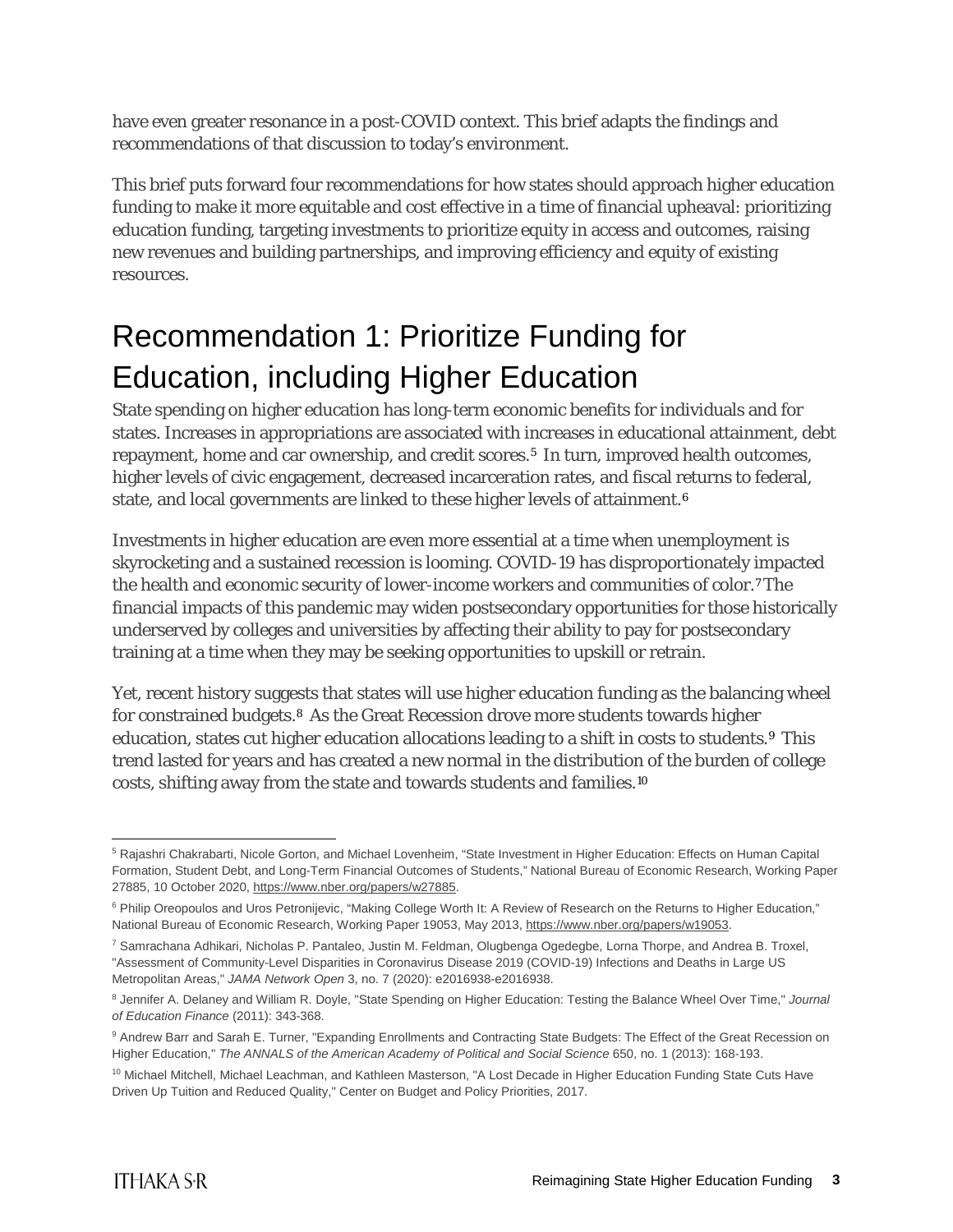In balancing their budgets, states should consider cuts in areas that have lower returns on investment, such as spending on prisons and law enforcement, where spending in the past several decades has far outpaced education.<sup>[11](#page-4-0)</sup> From 1990 through 2013, state and local spending on higher education has remained relatively flat, compared to an 89 percent increase in spending on corrections.[12](#page-4-1) Mass incarceration, and the costs associated with it, is the driving force behind corrections receiving a growing share of state revenue. The crowding out of education funding is likely to strengthen the school-to-prison pipeline rather than interrupt it. By adequately funding public colleges, a state can increase attainment and thus lower crime rates, decrease spending on social services, boost the state economy, draw new businesses to state, and increase tax revenue through higher spending and individual and corporate income.[13](#page-4-2)

States should also maximize federal support for essential services wherever possible; 15 states, for instance, have yet to expand Medicaid, which could offset state spending on pandemicrelated public health and increase tax revenues.[14](#page-4-3)

# Recommendation 2: Target Investments, Prioritizing Equity in Access and Outcomes

When spending is constrained, states should make investments in higher education that are most likely to improve, or at least maintain, students' access and outcomes. States should spend and cut based on the needs of students and institutions rather than take an across-the-board approach.

#### Shift from merit- to need-based aid

On average, states spend 30 percent of their state grant aid on non-need-based programs, for an average of \$57,860,000 per state and nationally, \$2,950,970,000.[15](#page-4-4) Merit aid typically flows to students from wealthier families who would attend college, and likely complete a degree, even in the absence of that aid. Repurposing those dollars to need-based aid programs would provide more financial resources to help the students who need it to attend and graduate college, which, over the long-term, can improve statewide attainment rates.

<span id="page-4-0"></span><sup>&</sup>lt;sup>11</sup> "State and Local Finance Initiative," The Urban Institute (n.d.), [https://www.urban.org/policy-centers/cross-center-initiatives/state](https://www.urban.org/policy-centers/cross-center-initiatives/state-and-local-finance-initiative/state-and-local-backgrounders/police-and-corrections-expenditures)[and-local-finance-initiative/state-and-local-backgrounders/police-and-corrections-expenditures.](https://www.urban.org/policy-centers/cross-center-initiatives/state-and-local-finance-initiative/state-and-local-backgrounders/police-and-corrections-expenditures)

<span id="page-4-1"></span><sup>&</sup>lt;sup>12</sup> Stephanie Stullich, Ivy Morgan, and Oliver Schak, "State and Local Expenditures on Corrections and Education: A Brief from the US Department of Education, Policy and Program Studies Service," *Office of Planning, Evaluation and Policy Development, US Department of Education* (2016)[, https://www2.ed.gov/rschstat/eval/other/expenditures-corrections-education/brief.pdf.](https://www2.ed.gov/rschstat/eval/other/expenditures-corrections-education/brief.pdf)

<span id="page-4-2"></span><sup>13</sup> James Dean Ward, Ben Weintraut, and Elizabeth Davidson Pisacreta, "Examining the Economic Impact of Increased Attainment," Ithaka S+R, forthcoming.

<span id="page-4-3"></span><sup>14</sup> Jesse Cross-Call and Matt Broaddus, "States That Have Expanded Medicaid Are Better Positioned to Address COVID-19 and Recession," Center on Budget and Policy Priorities, 14 July 2020, [https://www.cbpp.org/research/health/states-that-have-expanded](https://www.cbpp.org/research/health/states-that-have-expanded-medicaid-are-better-positioned-to-address-covid-19-and)[medicaid-are-better-positioned-to-address-covid-19-and.](https://www.cbpp.org/research/health/states-that-have-expanded-medicaid-are-better-positioned-to-address-covid-19-and)

<span id="page-4-4"></span><sup>&</sup>lt;sup>15</sup> Authors' calculations based on data in Sophie Quinton, "Some States Move Toward Financial Aid Based on Need Rather Than Merit," PEW, 10 December 2019, [https://www.pewtrusts.org/en/research-and-analysis/blogs/stateline/2019/12/10/some-states](https://www.pewtrusts.org/en/research-and-analysis/blogs/stateline/2019/12/10/some-states-move-toward-financial-aid-based-on-need-rather-than-merit)[move-toward-financial-aid-based-on-need-rather-than-merit.](https://www.pewtrusts.org/en/research-and-analysis/blogs/stateline/2019/12/10/some-states-move-toward-financial-aid-based-on-need-rather-than-merit)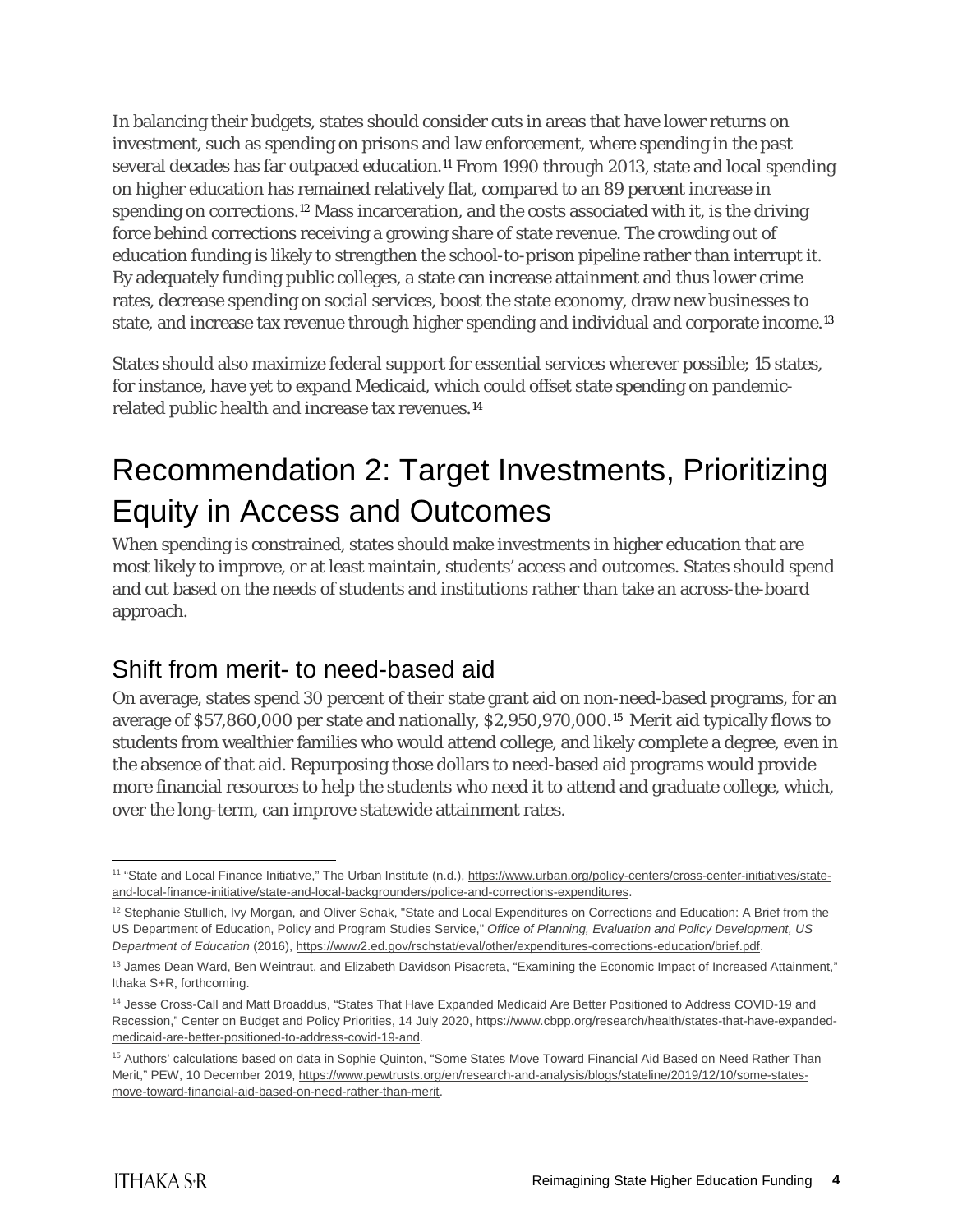Two common aspects of states' need-based grant aid programs work together to inhibit the aid available to the state's neediest students. First, state need-based aid programs are often "last dollar," meaning that students can only use the money after they have exhausted other sources of aid (e.g., federal Pell grants). Second, in many states, state grant aid can only apply to students' tuition and fees, which only account for a portion of the total cost of attendance. For many students, especially those who attend community colleges, federal grant aid covers most of their tuition and fees, and the state prohibits them from using any state grant aid on other education-related expenses, like food and housing. So, despite being eligible for state grant aid, many lower-income students cannot use it to offset the cost of attending college.

We recommend, instead, that state grant aid be "first dollar" and applicable to non-tuition expenses, so that students can combine sources of aid to cover the total cost of attendance.

### Invest in historically underserve d students and institutions

The strategic investment in students, particularly those historically underserved, is a key way to improve efficiency on a larger scale by providing students with long-term opportunities for larger contributions to the economy and society. By using public dollars where they will have the greatest impact, we suggest states can improve their return on investment when they fund programs that improve opportunities for historically underserved students. This efficient use of student-focused dollars can help reduce equity gaps and build a more capable labor force. Additionally, by targeting public dollars to those most at need, colleges can close gaps in graduation thus markedly increasing the number of degrees produced and potentially lowering the cost per credential.

Regional public colleges, community colleges, and Minority Serving Institutions (MSIs) disproportionately serve historically underserved students including lower-income, racial and ethnic minority, and first-generation students. Additionally, these institutions efficiently graduate students. Research suggests that public master's institutions are, on average, cost efficient in their production of undergraduate degree.[16](#page-5-0) Public MSIs are more efficient than their private counterparts;<sup>[17](#page-5-1)</sup> similarly, community colleges have greater cost efficiencies than two-year for-profit colleges.[18](#page-5-2) However, broad access institutions and colleges that serve disproportionate numbers of lower-income and racial and ethnic minority students receive less funding and have lower spending on education and related expenditures. State funding is disproportionately concentrated among wealthier white students.[19](#page-5-3)A funding system that more

<span id="page-5-0"></span><sup>&</sup>lt;sup>16</sup> Marvin A. Titus, Adriana Vamosiu, and Kevin R. McClure, "Are Public Master's Institutions Cost Efficient? A Stochastic Frontier and Spatial Analysis," *Research in Higher Education* 58, no. 5 (2017): 469-496, [https://doi.org/10.1007/s11162-016-9434-y.](https://doi.org/10.1007/s11162-016-9434-y) 

<span id="page-5-1"></span><sup>17</sup> G. Thomas Sav, "Minority Serving College and University Cost Efficiencies," *Journal of Social Sciences* 8, no. 1 (2012), [https://doi.org/10.3844/jssp.2012.54.60.](https://doi.org/10.3844/jssp.2012.54.60)

<span id="page-5-2"></span><sup>&</sup>lt;sup>18</sup> G. Thomas Sav, "For-Profit College Entry and Cost Efficiency: Stochastic Frontier Estimates Vs Two-Year Public and Non-Profit Colleges," *International Business Research* 5, no. 3 (2012): 26[, https://doi.org/10.5539/ibr.v5n3p26.](https://doi.org/10.5539/ibr.v5n3p26) 

<span id="page-5-3"></span><sup>&</sup>lt;sup>19</sup> Nicholas Hillman, "Why Rich Colleges Get Richer & Poor Colleges Get Poorer: The Case for Equity-Based Funding in Higher Education," Third Way, 20 November 2020, [https://www.thirdway.org/report/why-rich-colleges-get-richer-poor-colleges-get-poorer](https://www.thirdway.org/report/why-rich-colleges-get-richer-poor-colleges-get-poorer-the-case-for-equity-based-funding-in-higher-education)[the-case-for-equity-based-funding-in-higher-education.](https://www.thirdway.org/report/why-rich-colleges-get-richer-poor-colleges-get-poorer-the-case-for-equity-based-funding-in-higher-education)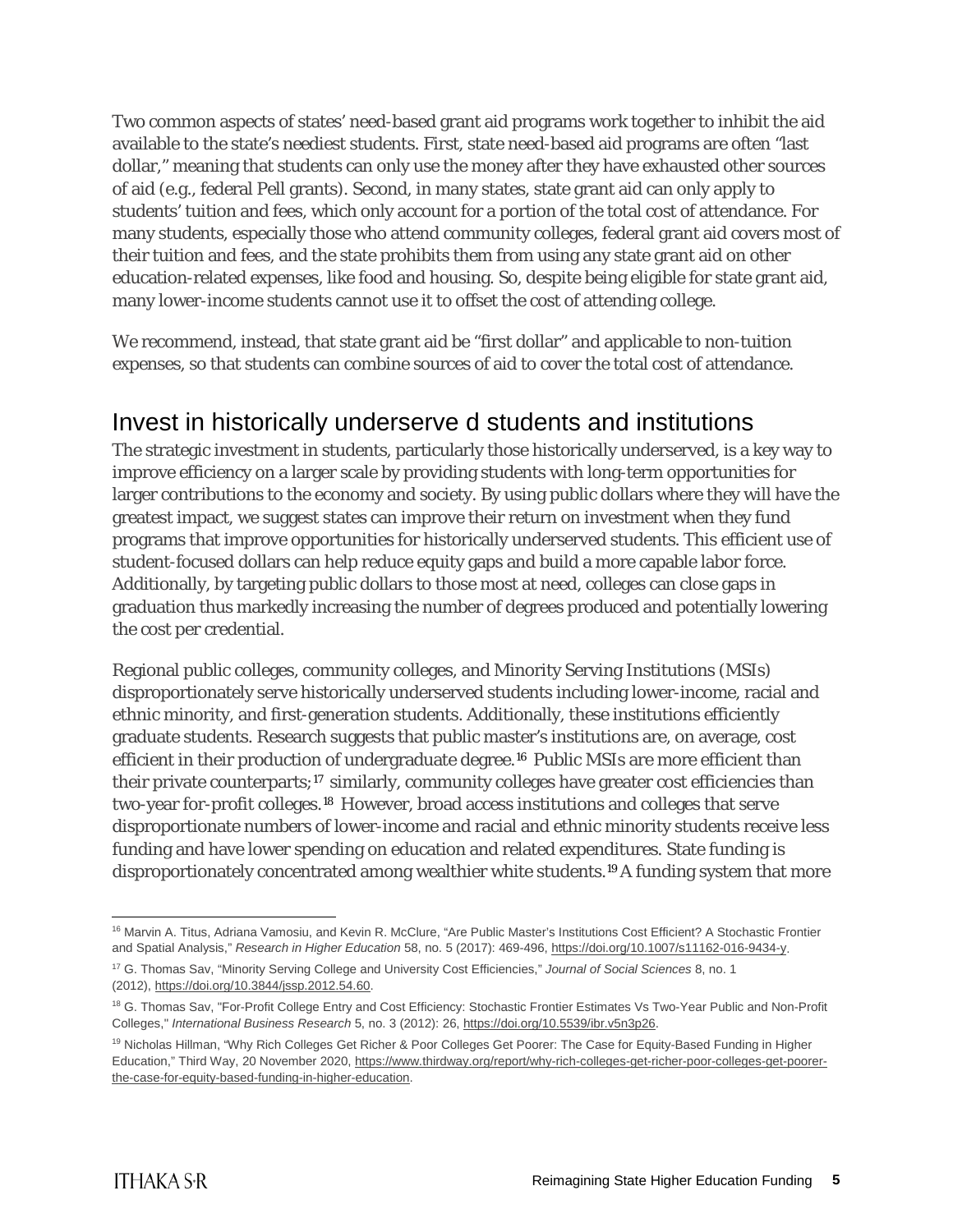equitably invests in students and provides colleges serving historically underserved groups with additional dollars stands to benefit the state through increased attainment. Such a shift might include funding community colleges based on headcount, rather than on full-time equivalency, as the costs to serve students do not perfectly disaggregate by full- or part-time status. States should also consider achieving equity in spending on educational and related expenses by providing colleges with the fewest resources additional state dollars.[20](#page-6-0)

## Help students earn their degrees more efficiently

Since the 1980s, postsecondary credentials have become increasingly valued in the labor market relative to the high school diploma, though the gap in the wage premium may be stabilizing.<sup>[21](#page-6-1)</sup> Increased attainment levels, therefore, can help improve state and local economies. States should both invest in adults who return to postsecondary education to boost their labor market potential and in high school students who are transitioning from high school to college, especially community college.

To assist adult learners in earning a credential, we suggest two policy solutions. First, improving articulation of credit in the transfer process helps students keep credits. One study shows that less than one-third of students who try to transfer credits successfully transfer all of them, and nearly 40 percent were unable to transfer any credits.[22](#page-6-2) Improving credit articulation would eliminate inefficiencies of state dollars being used to fund excess course taking. Second, states should consider engaging some-college, no-degree students. Earning a credential provides more labor market opportunities than credits alone.<sup>[23](#page-6-3)</sup> These additional benefits to the individual also represent additional public return on investment in the form of increased economic productivity and increased tax revenue. Policies that provide clear pathways back to college for some-college, no-degree students help improve the overall efficiency of public investment in higher education.

There are three related strategies for improving efficiencies in the transition from high school to community college: ensuring that students from all backgrounds have access to high-quality dual enrollment programs, supporting high schools in offering associate's degree programs, and combining high school and community college funding streams. By accelerating students along the path to an associate's degree, states can reduce the time and money that students spend on their education.

<span id="page-6-0"></span> $20$  Ibid.

<span id="page-6-1"></span><sup>&</sup>lt;sup>21</sup> Robert G. Valletta, "Recent Flattening in the Higher Education Wage Premium: Polarization, Skill Downgrading, or Both?" in *Education, Skills, and Technical Change: Implications for Future US GDP Growth*, University of Chicago Press (2018), pp. 313- 342, [https://www.nber.org/system/files/working\\_papers/w22935/w22935.pdf.](https://www.nber.org/system/files/working_papers/w22935/w22935.pdf)

<span id="page-6-2"></span><sup>&</sup>lt;sup>22</sup> Sean Anthony Simone, "Transferability of Postsecondary Credit Following Student Transfer or Coenrollment. Statistical Analysis Report, NCES 2014-163," *National Center for Education Statistics*, August 2014, [https://files.eric.ed.gov/fulltext/ED546652.pdf.](https://files.eric.ed.gov/fulltext/ED546652.pdf) 

<span id="page-6-3"></span><sup>&</sup>lt;sup>23</sup> Mina Dadgar and Madeline Joy Trimble, "Labor Market Returns to Sub-Baccalaureate Credentials: How Much Does a Community College Degree or Certificate Pay?" *Educational Evaluation and Policy Analysis* 37, no. 4 (2015): 399-418, [https://doi.org/10.3102%2F0162373714553814.](https://doi.org/10.3102%2F0162373714553814)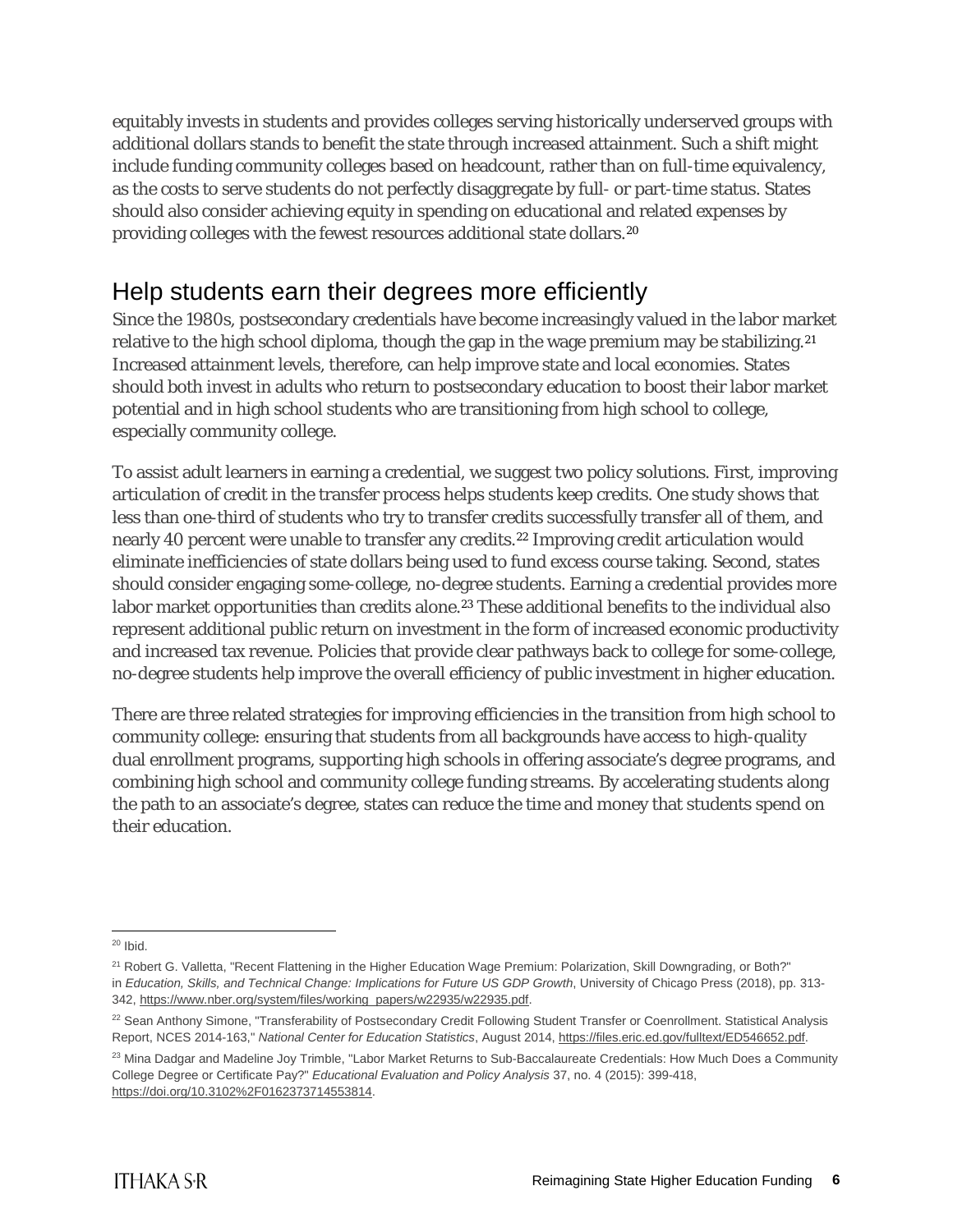From 2002-03 through 2010-11, there was a 68 percent increase in dual enrollment students in American high schools.<sup>[24](#page-7-0)</sup> Dual enrollment students are more likely to matriculate into a postsecondary institution, earn a credential, and have higher grades.[25](#page-7-1) Yet, gaps by race/ethnicity and income in enrollment in these programs persist.<sup>[26](#page-7-2)</sup> Expanding access to these programs and ensuring their high quality could have increase attainment, especially for historically underserved students.

In addition to offering discrete courses through dual enrollment programs, states should consider extending the high school curriculum by one year to allow high school students to graduate with an associate's degree. Many US high schools have long histories of providing career and technical education (CTE) to students who plan to enter the labor market immediately after graduation. Some states also have early college high school programs, designed for students to earn an associate's degree in high school, geared especially for those students who intend to earn a bachelor's degree.[27](#page-7-3) As of July 2020, 11 states have launched new high schools that offer associate's degrees, using the P-TECH model, and districts in two states, Colorado and Texas, have launched new early college high schools.[28](#page-7-4) Investments in dual enrollment and early college programs can increase attainment and lower costs for students of all backgrounds.

Streamlining and, in some cases, combining the curriculum and programs offered at high schools and community colleges can also provide opportunities for the state to streamline or combine funding for these sectors. Like secondary schools, the typical community college receives the largest share of their revenue from local sources, so many states can also reduce the bureaucratic costs associated with having multiple funding mechanisms.[29](#page-7-5) The state could reinvest any efficiencies gained by this approach to expand programmatic offerings and further increase attainment. Of course, community colleges' offer more than traditional associate's degree programs—broad community education, pathways for adult students returning to

<span id="page-7-0"></span><sup>&</sup>lt;sup>24</sup> Kelly Field, "The Rise of Dual Credit," Education Next, 22 September 2020[, https://www.educationnext.org/rise-dual-credit-more](https://www.educationnext.org/rise-dual-credit-more-students-take-college-classes-high-school-degree-attainment-rigor/)[students-take-college-classes-high-school-degree-attainment-rigor/.](https://www.educationnext.org/rise-dual-credit-more-students-take-college-classes-high-school-degree-attainment-rigor/) 

<span id="page-7-1"></span><sup>25</sup> Jill D. Crouse and Jeff Allen, "College Course Grades for Dual Enrollment Students," *Community College Journal of Research and Practice* 38, no. 6 (2014): 494-511, [http://dx.doi.org/10.1080/10668926.2011.567168.](http://dx.doi.org/10.1080/10668926.2011.567168)

Steven W. Hemelt, Nathaniel Schwartz, and Susan M. Dynarski, "Dual-Credit Courses and the Road to College: Experimental Evidence from Tennessee," 29 July 2019, [https://ssrn.com/abstract=3427620.](https://ssrn.com/abstract=3427620)

<span id="page-7-2"></span><sup>&</sup>lt;sup>26</sup> Katherine L Hughes, Olga Rodriguez, Linsey Edwards, and Clive Belfield, "Broadening the Benefits of Dual Enrollment," James Irvine Foundation, July 2012, http://ccrc.tc.columbia.edu/media/k2/attachments/broadening-benefits-dual-enrollment-rp.pdf.

<span id="page-7-3"></span><sup>&</sup>lt;sup>27</sup> Jennifer Dounay, "Early Colleges/Middle Colleges," Education Commission of the States (n.d.), [http://ecs.force.com/mbdata/MBstprofileNB?Rep=ECP&st=North%20Carolina#:~:text=11.,programs%20to%20grant%20associate's](http://ecs.force.com/mbdata/MBstprofileNB?Rep=ECP&st=North%20Carolina#:%7E:text=11.,programs%20to%20grant%20associate) [%20degrees.](http://ecs.force.com/mbdata/MBstprofileNB?Rep=ECP&st=North%20Carolina#:%7E:text=11.,programs%20to%20grant%20associate)

<span id="page-7-4"></span><sup>&</sup>lt;sup>28</sup> Joel Vargas, Caesar Mickens Jr., and Sarah Hooker, "Early College Expansion Partnership," JFF (n.d.), [https://www.jff.org/what](https://www.jff.org/what-we-do/impact-stories/early-college-expansion-partnership/)[we-do/impact-stories/early-college-expansion-partnership/.](https://www.jff.org/what-we-do/impact-stories/early-college-expansion-partnership/) 

Trish Hall, "IBM Deepens Its Commitment to Social Justice by Increasing Work Opportunities for Graduates of Special STEM Program," IBM (n.d.)[, https://newsroom.ibm.com/P-TECH-1000-internships.](https://newsroom.ibm.com/P-TECH-1000-internships) 

<span id="page-7-5"></span><sup>&</sup>lt;sup>29</sup> James Dean Ward, Cindy Le, Elizabeth Davidson Pisacreta, Jesse Margolis, "The Strategic Alignment of State Appropriations, Tuition, and Financial Aid Policies," Ithaka S+R, 2 October 2019[, https://doi.org/10.18665/sr.311966.](https://doi.org/10.18665/sr.311966)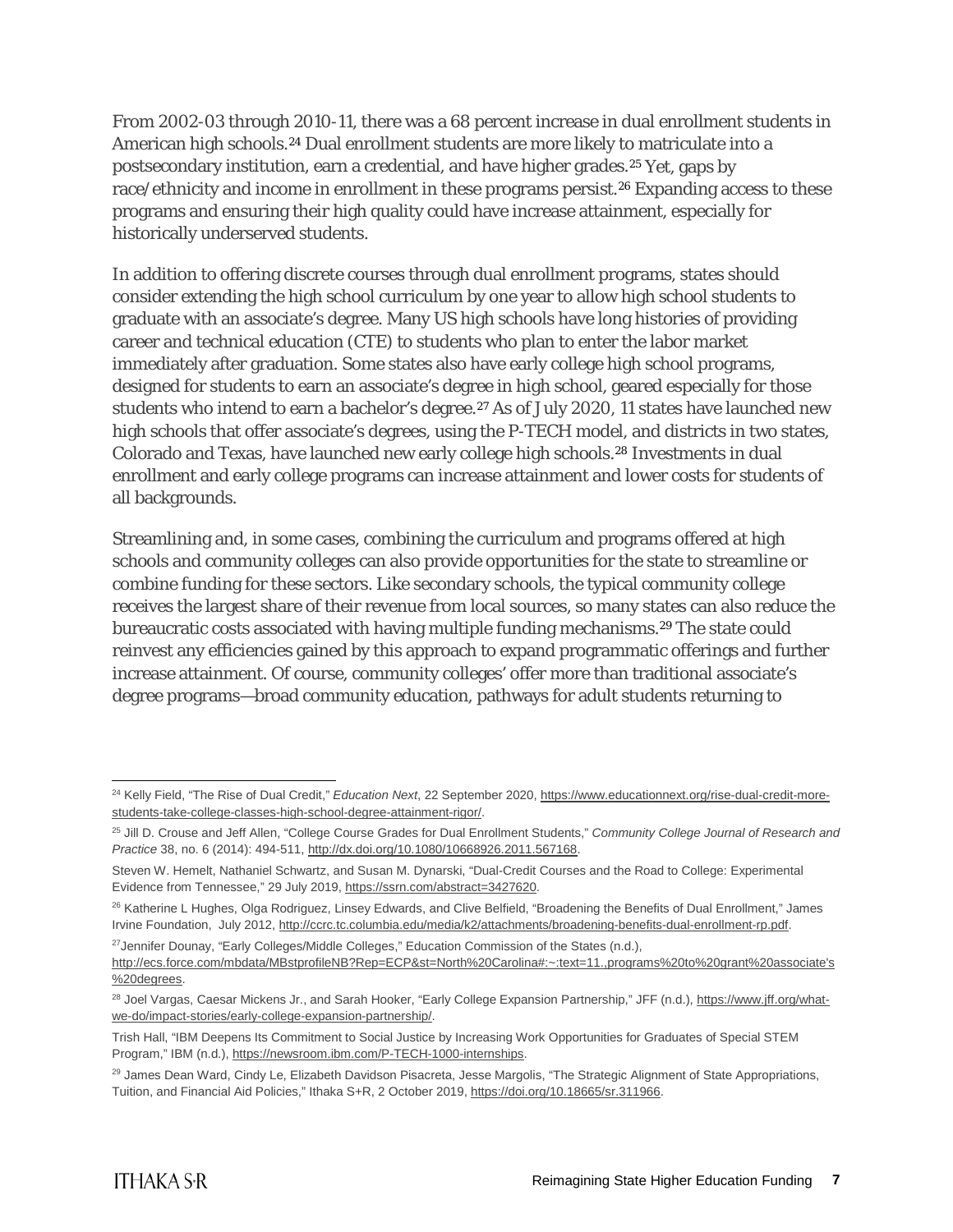college, and short-term re-skilling programs—so any effort to combine or streamline funding should account for this diversity in mission.

A final intervention to improve the efficiency of postsecondary degree completion relates to the academic calendar rather than the programs offered. Currently, most colleges and universities organize their academic calendars around the traditional two-semester school year. While, many colleges offer courses and financial aid outside of the traditional academic calendar, transitioning the full suite of coursework, and associated financial aid and student services to encourage students to enroll year round. This transition may help low-income students—who rely on these services and who may not return home over the summer—progress to their degree faster and more affordably. From the state's perspective, improving completion rates lowers the cost per credential, which both improves efficiency and increases attainment.

## Align postsecondary spending with other public spending

Food and housing insecurity on college campus are increasingly prevalent, and many colleges have stepped in to address students' need by providing them with food through on-campus food pantries or offering them shelter on-campus.[30](#page-8-0) While these are vital services to students, colleges are not always the best providers of these services. In many cases, state and federal programs, like Supplemental Nutrition Assistance Program (SNAP) or Temporary Assistance for Needy Families (TANF), are available to support these students' needs, but students are not accessing them or they are insufficient. States, instead, should step in to align the student services offered by the college to the public benefits available to the college's students. This alignment could serve dual purposes: connect eligible students to available benefits and improve the efficiency of state funding.

# Recommendation 3: Change Funding Formulas to Improve Efficiency and Equity

Especially at a time when resources are constrained, states need to examine funding policies to identify opportunities for efficiencies that improve both quality and equity. Over the last decade, states' innovations in funding policy have largely centered on performance-based funding (PBF), an approach that allocates at least some portion of state appropriations based on a set of predetermined institutional outcomes. Yet, most evidence suggests that PBF has done little to improve outcomes, while at the same time worsening access to college for students from underrepresented groups.

In the prior section, we identify some opportunities for states to combine aspects of funding across the entire K-16 education pipeline and streamline higher education spending with other public sectors, like social services. In this section, we recommend changes to states' higher

<span id="page-8-0"></span><sup>30</sup> Katharine M. Broton and Sara Goldrick-Rab, "Going Without: An Exploration of Food and Housing Insecurity Among Undergraduates," *Educational Researcher* 47, no. 2 (2018): 121-133, [https://doi.org/10.3102%2F0013189X17741303.](https://doi.org/10.3102%2F0013189X17741303)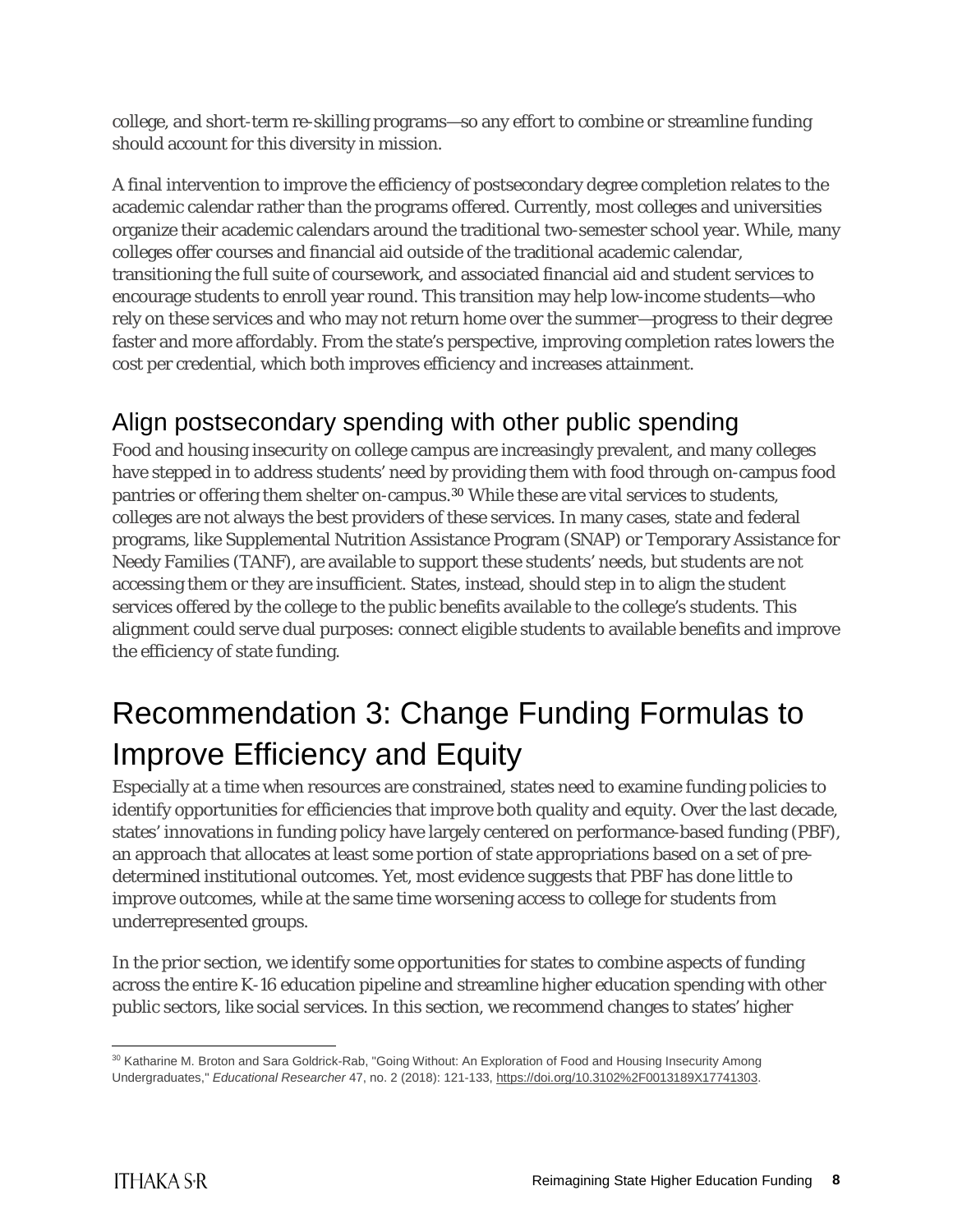education funding policies, like PBF, that can reinforce gains in efficiency and equity achieved by these other efforts.[31](#page-9-0) We recommend three related funding policy adjustments: 1) strengthen the equity considerations of PBF policies to mitigate perverse incentives and equitably allocate funding, 2) promote efficiency by targeting investments to discrete expenditure categories and eliminating earmarks, and 3) account for regional cost differences for students and institutions.

## Strengthen equity considerations in performance-based funding policies

Without careful attention, states' performance-based funding (PBF) policies can penalize those colleges and universities that enroll larger shares of historically underserved students.[32](#page-9-1) These financial penalties create incentives for colleges and universities to enroll fewer students from racial and ethnic minority groups or lower-income backgrounds. States' COVID-19-related revenue shortfalls may magnify these incentives and widen gaps in access and success between student groups. If states are going to continue using PBF models, they should modify their policies in three key ways in order to minimize perverse incentives while also promoting equity and efficiency.

First, states should expand their PBF formulas to include "equity premiums," which provide larger weights for outcomes measures for specific groups of historically underserved students. Equity premiums provide added incentives to serve these groups of students and counteract perverse incentives to focus on students with higher proclivities of graduating.[33](#page-9-2)

Second, states should use performance metrics in combination with institutional characteristics to target resources to institutions serving students with the most need. Under most PBF models, low-performing institutions risk losing funding thus hamstringing their ability to serve students. Instead, similar to the K-12 sector, states can shift to a formula that targets resources, at least in part, based on students' need, and use performance outcomes as one metric to determine need.

Finally, states with PBF programs should expand the outcomes they use to determine funding allocations. Currently, most all states use credential production as the cornerstone of their PBF policy. We recommend that states normalize any outcome measures they use to account for institutional characteristics. For instance, states can generate predictions of credential production for each institution based on its student characteristics, and then determine which

<span id="page-9-0"></span><sup>&</sup>lt;sup>31</sup> For a more robust discussion of states' funding formulas and their implications, see our first brief, "An Overview of State Higher Education Funding Approaches," Ithaka S+R, 10 December 2020.

<span id="page-9-1"></span><sup>32</sup> Kevin J. Dougherty, Sosanya M. Jones, Lara Pheatt, Rebecca S. Natow, and Vikash Reddy, *Performance Funding for Higher Education*, JHU Press, 2016, [https://doi.org/10.1353/book.47910.](https://doi.org/10.1353/book.47910)

Mark R. Umbricht, Frank Fernandez, and Justin C. Ortagus, "An Examination of the (Un)intended Consequences of Performance Funding in Higher Education," *Educational Policy* 31, no. 5 (2017): 643-673[, https://doi.org/10.1177%2F0895904815614398.](https://doi.org/10.1177%2F0895904815614398)

<span id="page-9-2"></span><sup>33</sup> Denisa Gándara and Amanda Rutherford, "Mitigating Unintended Impacts? The Effects of Premiums for Underserved Populations in Performance-Funding Policies for Higher Education," *Research in Higher Education* 59, no. 6 (2018): 681-703,

[https://doi.org/10.1007/s11162-017-9483-x;](https://doi.org/10.1007/s11162-017-9483-x) Robert Kelchen, "Exploring the Relationship Between Performance-Based Funding Design and Underrepresented Student Enrollment at Community Colleges," Community College Review 47, no. 4 (2019): 382-405, [https://doi.org/10.1177%2F0091552119865611.](https://doi.org/10.1177%2F0091552119865611)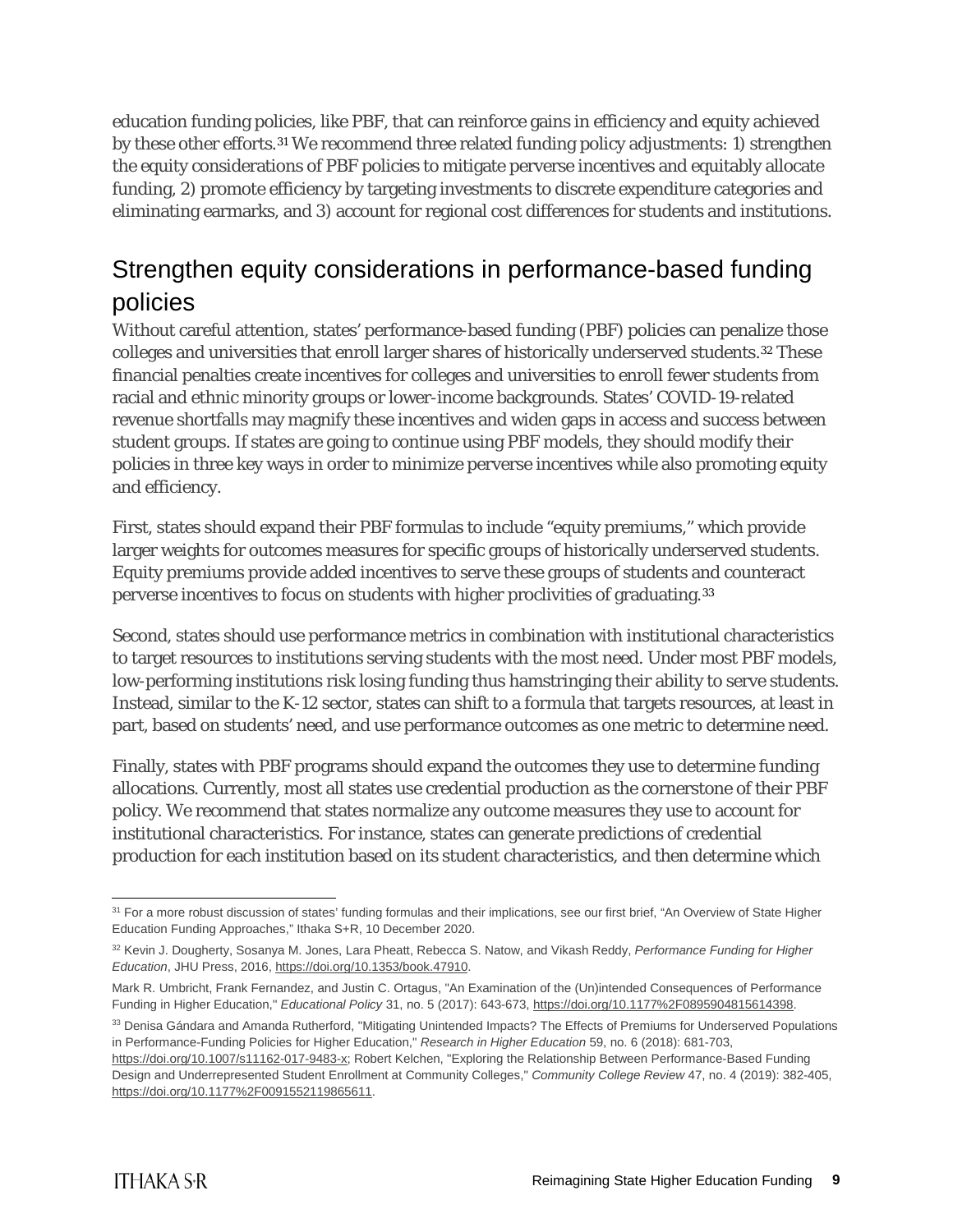institutions are over- or under-performing relative to those estimates. Whichever metrics they choose, state policymakers should anticipate and mitigate any unintended consequences.

## Promote spending efficiency by targeting appropriations and eliminating earmarks

Many states currently allocate appropriations with no specifications or restrictions on how institutions can spend those funds. The effect of this is wide variation in the amount of money colleges spend on teaching and related activities, as opposed to research and public service.<sup>[34](#page-10-0)</sup> Rather than a lump sum, states should allocate funding to institutions according to discrete expenditure categories, such as teaching, research, or non-educational expenses. For instance, appropriations allocated to teaching could cover expenses like instructional staff salaries and technology or facilities costs for classrooms. Allocating appropriations in discrete categories rather than a lump sum gives policymakers some modest control over institutional expenditures and helps ensure that public funds fulfill public missions. This modest control may satisfy lawmakers who want more institutional accountability, while also preserving institutional autonomy and financial efficiency. Of course, different institutions have different missions, and such an approach should reflect this.

The discrete appropriations categories, however, should not be overly specific or require spending on specific line items or projects through earmarks. In fact, we recommend states eliminate funding through earmarks altogether. Earmarks can increase inefficiencies in institutional spending by resulting in the duplication of services or programs or the inability to streamline expenditures across departments. They may also politicize appropriations and expenditures, which can prolong and complicate the budgeting process and introduce instability, both of which make long-term financial planning more difficult.

## Account for regional differences

Students and colleges have different needs depending on their geographic location. For instance, colleges in larger cities may have costlier real estate and higher labor costs than suburban or rural colleges. Rural colleges, on the other hand, may have higher transportation costs and fewer opportunities to achieve economies of scale. In some cases, rural students may have lower incomes and fewer job opportunities, which makes affording tuition and related expenses more difficult. To account for these unique needs, states should adjust funding formulas and make investments—like affordable housing for students and cost of living supplements for faculty in high-rent areas and accessible satellite campuses in rural towns—to help more students affordably attend college.

<span id="page-10-0"></span><sup>34</sup> John J. Cheslock, "Examining Instructional Spending for Accountability and Consumer Information Purposes," The Century Foundation, 28 February 2019, [https://tcf.org/content/report/examining-instructional-spending-accountability-consumer-information](https://tcf.org/content/report/examining-instructional-spending-accountability-consumer-information-purposes/)[purposes/.](https://tcf.org/content/report/examining-instructional-spending-accountability-consumer-information-purposes/)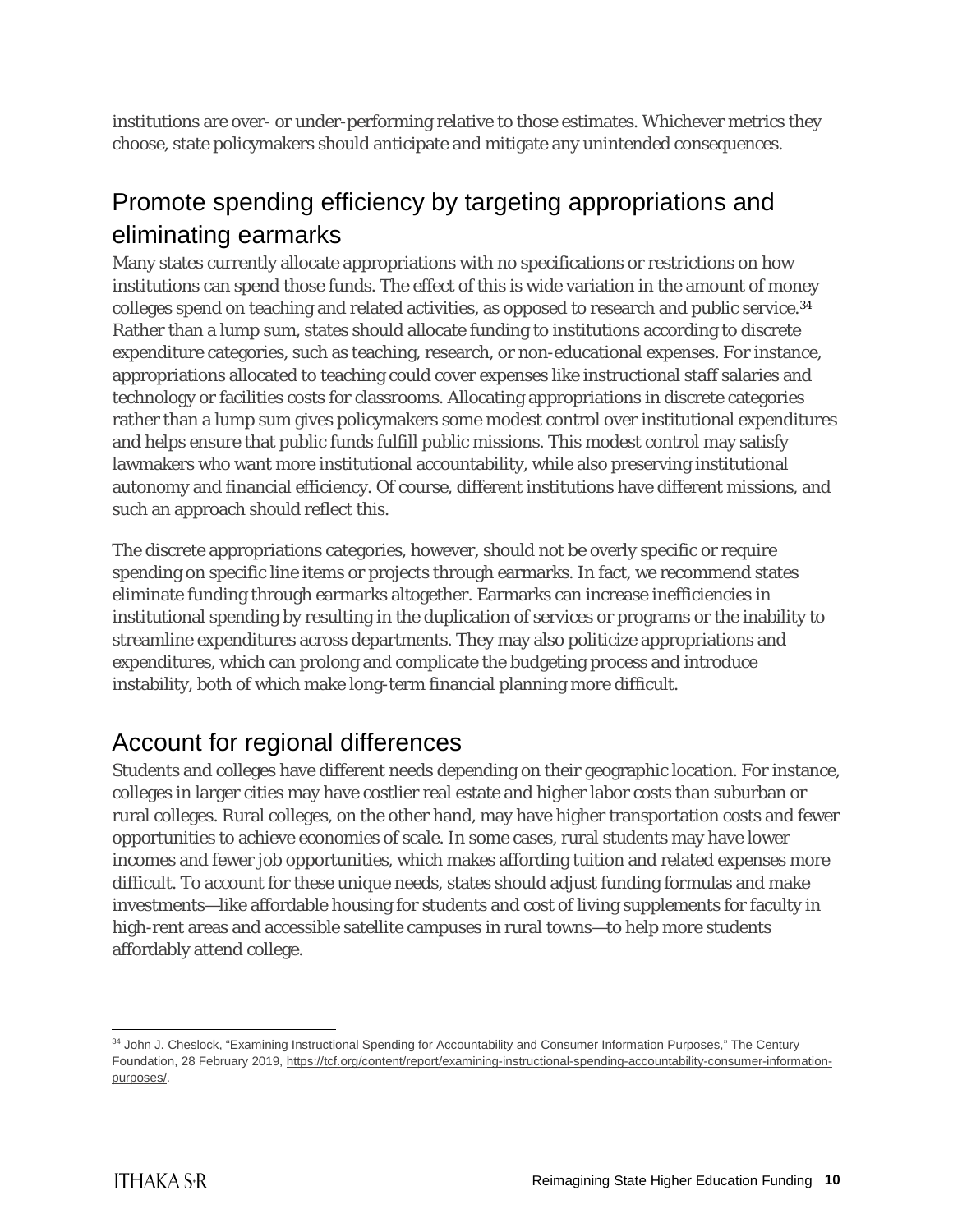# Recommendation 4: Raise New Revenue and Build **Partnerships**

The three recommendations above—preserve education spending; target investments according to need; increase efficiencies through policy—are necessary but insufficient to offset states' impending revenue declines due to COVID-19. After the 2008 Great Recession, contractions in state budgets led to rising tuition and to students and families shouldering a greater burden of the cost of education. To avoid a similar outcome now, states must look for new sources of revenue to bolster spending across the board, including on higher education.

In this section, we outline three possibilities for raising new revenue for higher education: raising taxes in a progressive manner, investing in auxiliary services, and building new partnerships.

#### Raise or levy taxes, progressively

Over the past four decades, the wealth gap between those at the bottom of the income distribution and those at the very top has widened.<sup>[35](#page-11-0)</sup> Stagnating wages for those at the bottom of the income distribution and federal tax cuts for those at the top are partly to blame.<sup>[36](#page-11-1)</sup> State policy-makers can moderate these trends by increasing state income tax rates on high-income earners and implementing or strengthening progressive tax schedules.[37](#page-11-2) Currently, 43 states tax residents' incomes, but the type of income subject to state tax and the tax rates and brackets vary significantly across states.[38](#page-11-3) At the very least, these efforts can increase state revenues and redistribute those funds to increase college access and attainment for lower-income students, especially in states with relatively low or regressive tax burdens.

Despite vocal opposition from some political leaders, raising taxes on the wealthy and corporations is a broadly popular political position. A majority of US residents (58 percent) support raising income taxes on households that earn above \$250,000 per year and only 16 percent believe these high earners should pay less in taxes. An even larger share of the public, 68 percent, believes corporations should pay more in taxes, and 62 percent of those who hold that view believe that corporations should pay "a lot" more in taxes.<sup>[39](#page-11-4)</sup> States that have the legal authority to do so should take advantage of these popular beliefs to shore up their essential

<span id="page-11-0"></span> <sup>35</sup> Juliana Menasce Horowitz, Ruth Igielnik, and Rakesh Kochhar, "Most Americans Say there is too Much Economic Inequality in the U.S., but Fewer than Half Call it a Top Priority," Pew Research Center, 9 January 2020, [https://www.pewsocialtrends.org/2020/01/09/trends-in-income-and-wealth-inequality/.](https://www.pewsocialtrends.org/2020/01/09/trends-in-income-and-wealth-inequality/)

<span id="page-11-1"></span><sup>36</sup> Leonard E. Burman, "Taxes and Inequality," *Tax Law Review* 66, (2013): 563-592,

[https://www.urban.org/sites/default/files/publication/22421/413067-Taxes-and-Inequality.PDF.](https://www.urban.org/sites/default/files/publication/22421/413067-Taxes-and-Inequality.PDF)

<span id="page-11-2"></span><sup>37</sup> Elizabeth Mcnichol, "How State Tax Policies Can Stop Increasing Inequality and Start Reducing It," Center for Budget and Policy Priorities, 15 December 2016, [https://www.cbpp.org/research/state-budget-and-tax/how-state-tax-policies-can-stop-increasing](https://www.cbpp.org/research/state-budget-and-tax/how-state-tax-policies-can-stop-increasing-inequality-and-start)[inequality-and-start.](https://www.cbpp.org/research/state-budget-and-tax/how-state-tax-policies-can-stop-increasing-inequality-and-start)

<span id="page-11-3"></span><sup>38</sup> "State Individual Income Tax Rates 2000-2020," Tax Policy Center, 24 February 2020, [https://www.taxpolicycenter.org/statistics/state-individual-income-tax-rates-2000-2020.](https://www.taxpolicycenter.org/statistics/state-individual-income-tax-rates-2000-2020)

<span id="page-11-4"></span><sup>39</sup> "In a Politically Polarized Era, Sharp Divides in Both Partisan Coalitions," Pew Research Center, 17 December 2019, [https://www.pewresearch.org/politics/2019/12/17/7-domestic-policy-taxes-environment-health-care/.](https://www.pewresearch.org/politics/2019/12/17/7-domestic-policy-taxes-environment-health-care/)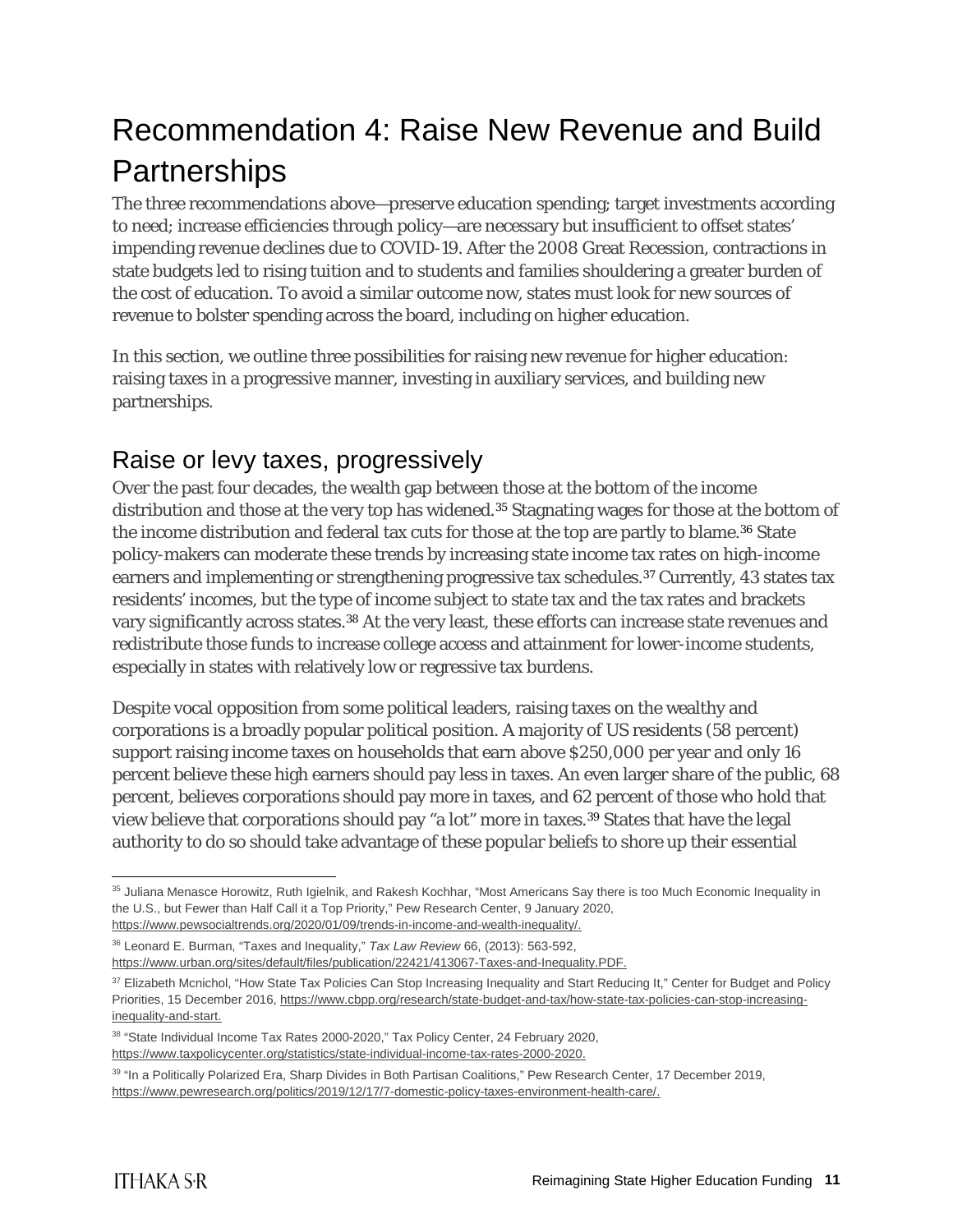services, especially at a time when the health and financial impacts of the pandemic have disproportionately fallen on lower wage earners and communities of color.

#### Invest in auxiliary services

States should encourage and support colleges to increase revenues through additional positivenet-revenue auxiliary offerings. Revenue from medical services, patents, business incubators, and other sources may help individual institutions augment their funding, and state leaders can help facilitate or lower any oversight barriers that may exist. In addition to providing additional revenue sources, these services may help an institution fulfill its mission. For example, a research university that expands hospital offerings may provide much-needed health care to local communities, and a community college that rents its facilities to local camps or cultural organizations provides community enrichment opportunities.

Shifting financial reliance onto auxiliary enterprises, however, comes with three primary drawbacks. First, not all institutions can build revenue from these sources, and flagship research institutions are likely to develop the most lucrative opportunities. This concentration of new revenue at well-resourced campuses may exacerbate inequities in access and success across colleges. Second, the increased commodification of higher education may encourage mission drift, a turn away from the public function of education, thus potentially shortchanging students in their educational experiences and the public's benefits from research and public services.<sup>[40](#page-12-0)</sup> Third, the revenues from such sources are likely only a near-term fix and may not be able to augment public funding sufficiently in the long term. The pandemic has made these investments risky even in the near term, as colleges are currently losing revenue because they cannot lease their facilities or host events.

## Build new partnerships

Partnerships between colleges and the private sector and between the state and federal government can raise new revenue to improve student outcomes, meet state labor market needs, and increase affordability.

States' economic development and higher education agencies should collaborate to facilitate partnerships between colleges and individual companies or industry coalitions. These partnerships can expand colleges' program offerings and improve alignment between students' skills and labor market needs. For instance, local companies can subsidize training programs that prepare students for jobs in their industry; a community or technical college can train students to perform the tasks needed at a local manufacturing plant; a college can collaborate with a coding boot camp to develop a training program. These arrangements bring in new revenue, lower upfront and on-going costs, and provide local employers with a larger pool of skilled employees.

<span id="page-12-0"></span> <sup>40</sup> Sheila A. Slaughter and Gary Rhoades, *Academic Capitalism and the New Economy: Markets, State, and Higher Education*, JHU Press, 2004.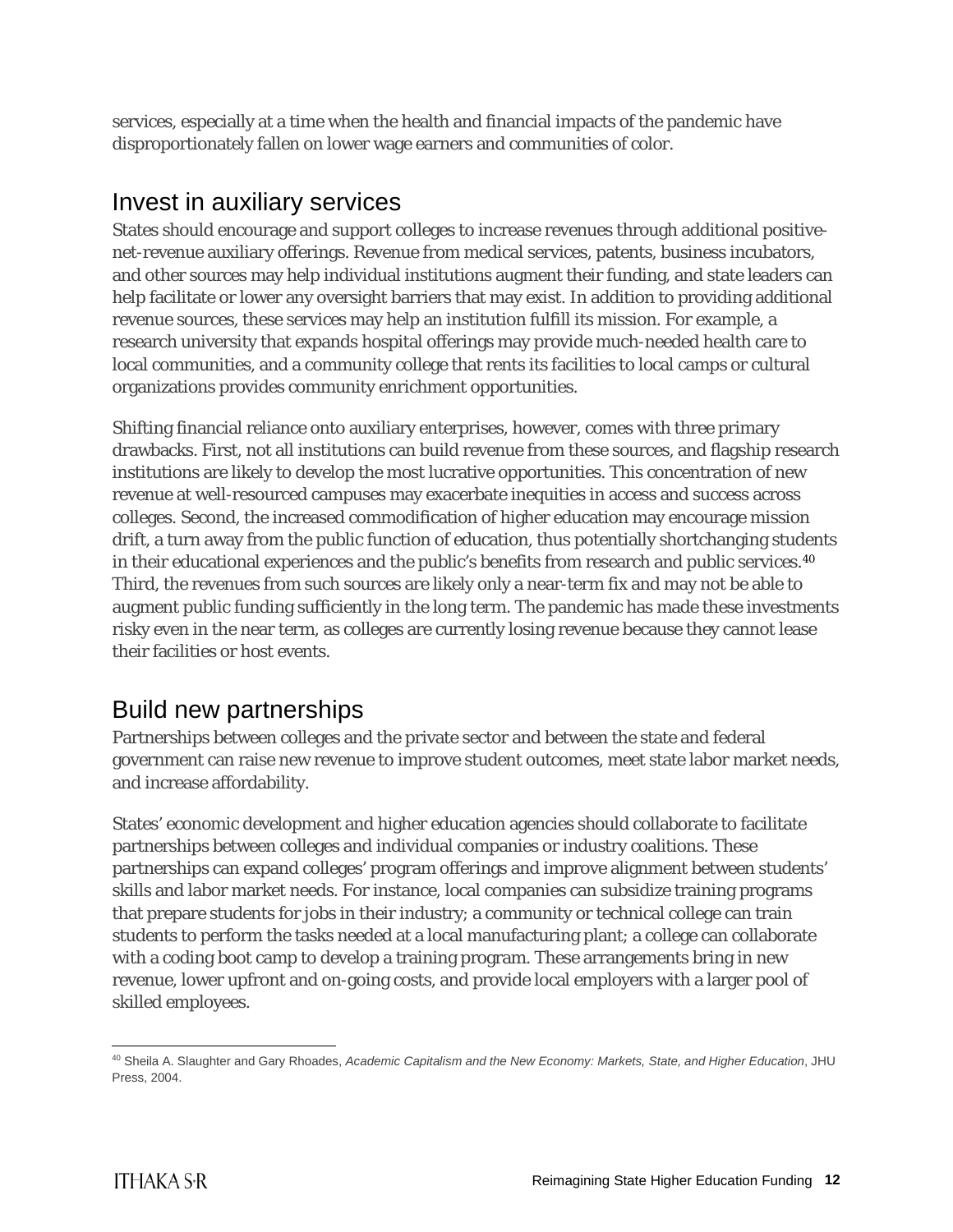In addition to these collaborations, some colleges may opt to acquire or create separate entities that offer complete courses of study or degree programs, and offer those entities under their brand. For example, Purdue University established Purdue Global and the University of Arizona established their Global Campus by acquiring for-profit colleges. In these arrangements, the forprofit college typically continues to provide the educational content and deliver instruction, but the public institution provides the infrastructure and brand to expand enrollment and therefore, shares in the revenue. If the private entity's educational quality is low or it has undue influence over the college's operations, then these arrangements can weaken the public institution's brand and divert the public institution from fulfilling its educational mission. Moreover, when public institutions pursue these opportunities, institutions, policymakers, and taxpayers must determine if such arrangements fulfill the public missions of these schools.

We also recommend the creation of a federal-state partnership to obtain additional federal funding while incentivizing states to continue investments into higher education. Such an arrangement, however, would need strong incentives on both sides: the federal government would supplement (not supplant) state spending through a matching grant and the state would commit to maintain their pre-partnership level of effort. The level of matching and the specific allocations (e.g., need-based financial aid or general appropriations) could vary depending on the state's needs; ideally, these allocations will directly improve opportunities for historically underserved students.

The State Higher Education Executive Officers (SHEEO) and The Institute for College Access and Success (TICAS) both released guidelines for establishing federal-state partnerships to help ensure adequate public funding for colleges.[41](#page-13-0) SHEEO recommends that states use the money to help students afford their student loan repayments whereas TICAS recommends that states use the money to protect colleges from fluctuations in year-to-year appropriations. We support the priorities of both organizations and also recommend that federal-state partnerships focus on providing adequate support to lower-income students and colleges that serve disproportionate shares of historically underserved students.

Federally provided COVID-related relief dollars may help ease the financial burdens created by the pandemic. However, it is important that these short-term relief dollars are treated as a temporary stopgap and do not crowd out state investment into higher education. Lumina Foundation has highlighted examples of strategic uses of Governor's Emergency Education Relief (GEER) funds, which includes preserving need-based aid programs and expanding technological and internet resources for students.[42](#page-13-1)

<span id="page-13-0"></span> <sup>41</sup> David Tandberg, Sophia Laderman, and Andy Carlson, "A Federal-State Partnership for True College Affordability," *State Higher Education Executive Officers*, June 2017[, https://files.eric.ed.gov/fulltext/ED589770.pdf.](https://files.eric.ed.gov/fulltext/ED589770.pdf)

Michele Streeter and Jessica Thompson, "Better Together: How a Reimagined Federal-State Partnership to Fund Public Higher Ed Could Help Bring College Within Reach for All," The Institute for College Access and Success, 2019, [https://ticas.org/wp](https://ticas.org/wp-content/uploads/2019/10/Better-Together.pdf)[content/uploads/2019/10/Better-Together.pdf.](https://ticas.org/wp-content/uploads/2019/10/Better-Together.pdf)

<span id="page-13-1"></span><sup>42 &</sup>quot;Higher Ed Policy in the COVID Era: Equitable Funding and Financing," Lumina Foundation, November 2020, [https://www.luminafoundation.org/wp-content/uploads/2020/11/equity-funding-and-financing.pdf.](https://www.luminafoundation.org/wp-content/uploads/2020/11/equity-funding-and-financing.pdf)